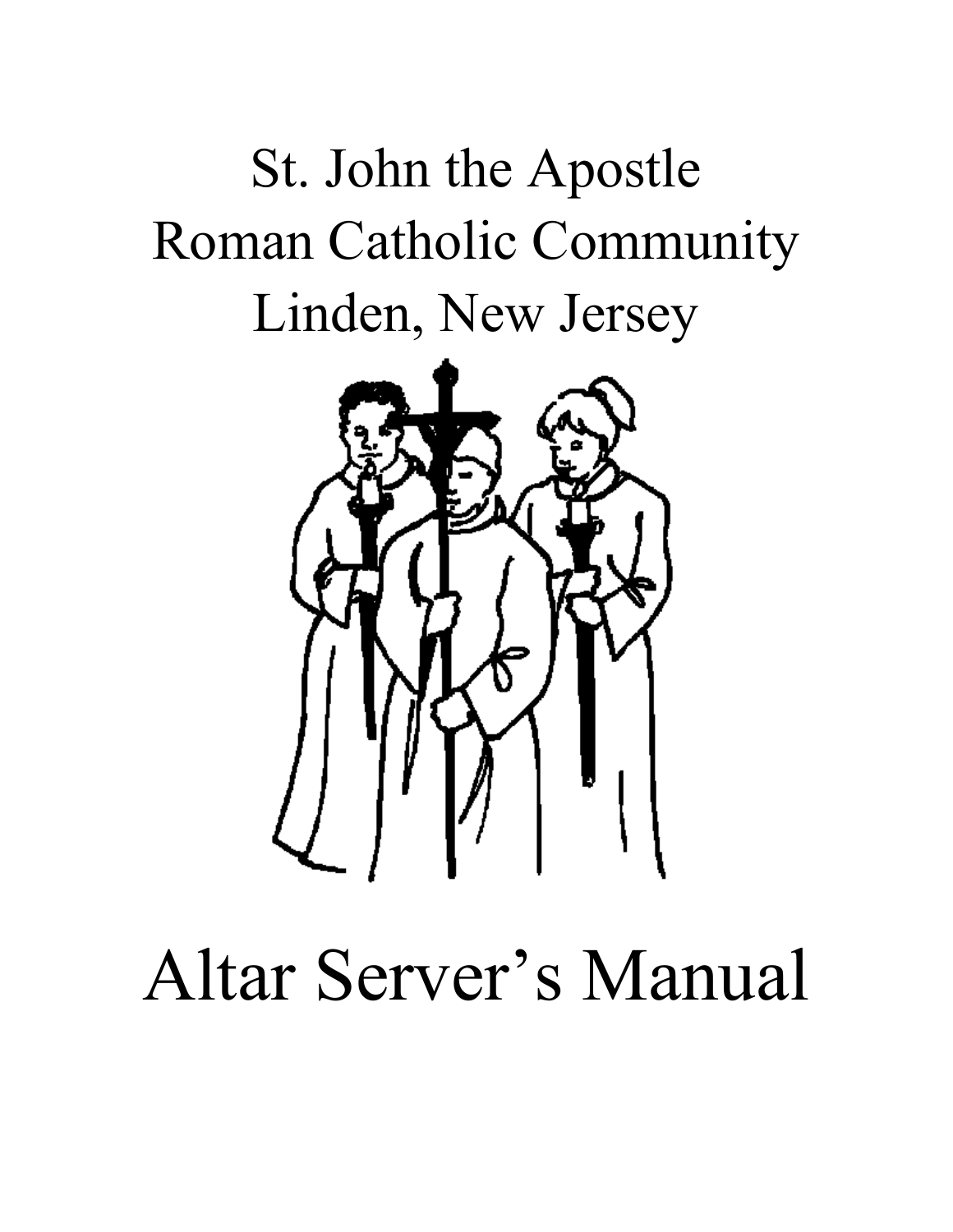## **Altar Server Check List of Tasks for Mass at St. John the Apostle**

- **1. Arrive in the Msgr. Price room for assigned Mass 15 minutes before it starts and sign-in on the posted schedule.**
- **2. Vest in Alb and Cincture (cord) – Alb length should be to ankles – switch with an Alb in the closet or ask for a new one if yours is too short or long**
- **3. Check at the Altar that candles are lit. (light the candles if you are allowed to handle matches using the "lighter" – the long wooden pole, hanging on the door in the sacristy, with a wick and snuffer bell – if you are not allowed to light candles ask someone who can)**
- **4. If there are three servers present two are to remove altar candles for procession (be sure to lift the out straight up so the do not get stuck). The third server will carry the Cross during the procession – in and out.**
- **5. After a prayer in the Msgr. Price room – form up in the back of church for announcements and the Crucifer (cross barer) starts slowly walking after the singing begins.**
- **6. All process to the Altar – no bowing or genuflecting if you are carrying cross or candles. If you are not carrying something, bow to the altar and go to your seat.**
- **7. The crucifer then places the cross in the stand next to the wall.**
- **8. The crucifer then goes behind the wall to get the Sacramentary (Missal) red book and waits for father to motion for him to bring the book to him. Other servers present go and sit in the front row with the lector and extraordinary ministers.**
- **9. After the opening prayers are finished the Crucifer returns the book to the shelf behind the wall and goes to sit by way of the sacristy.**
- **10. After the creed and intercessions the servers set-up the altar by placing the Corporal (the square white cloth) in the middle of the altar (red embroidered cross goes to the edge of the altar), then two chalices (gold cups), two purificators (rectangular wiping cloths with a cross on them) to the right side of the altar and the crystal cruet (small glass bottle of water) is placed next to the cups. The Sacramentary is placed on the Altar to the left of the Corporal on the brass stand – in reading position. Note: When choir is present three chalices are used.**
- **11. Two servers then go the the foot of the altar to receive the gifts of bread and wine and help to carry them to the altar. The hosts are handed to father at the altar and the wine is handed to the deacon, if present. If there is no deacon present place the wine on the altar next to the chalices.**
- **12. Server(s) then go behind the wall and get the small cloth finger towel (no cross on it), brass water holder and small brass bowl and proceed to the altar and pour the water over father's hands the way he tells you.**
- **13. Servers replace hand washing materials and cruets to the shelf behind the wall and return to their seats.**
- **14. After the Lord's Prayer (Our Father) all servers return to the altar to share a sign of peace with father and the deacon and bring any empty ciboriums (gold bowl) from the shelf behind the wall, to the altar.**
- **15. Servers return to their seats and after father's communion they line up in the front of the altar to receive communion and then return to their seats.**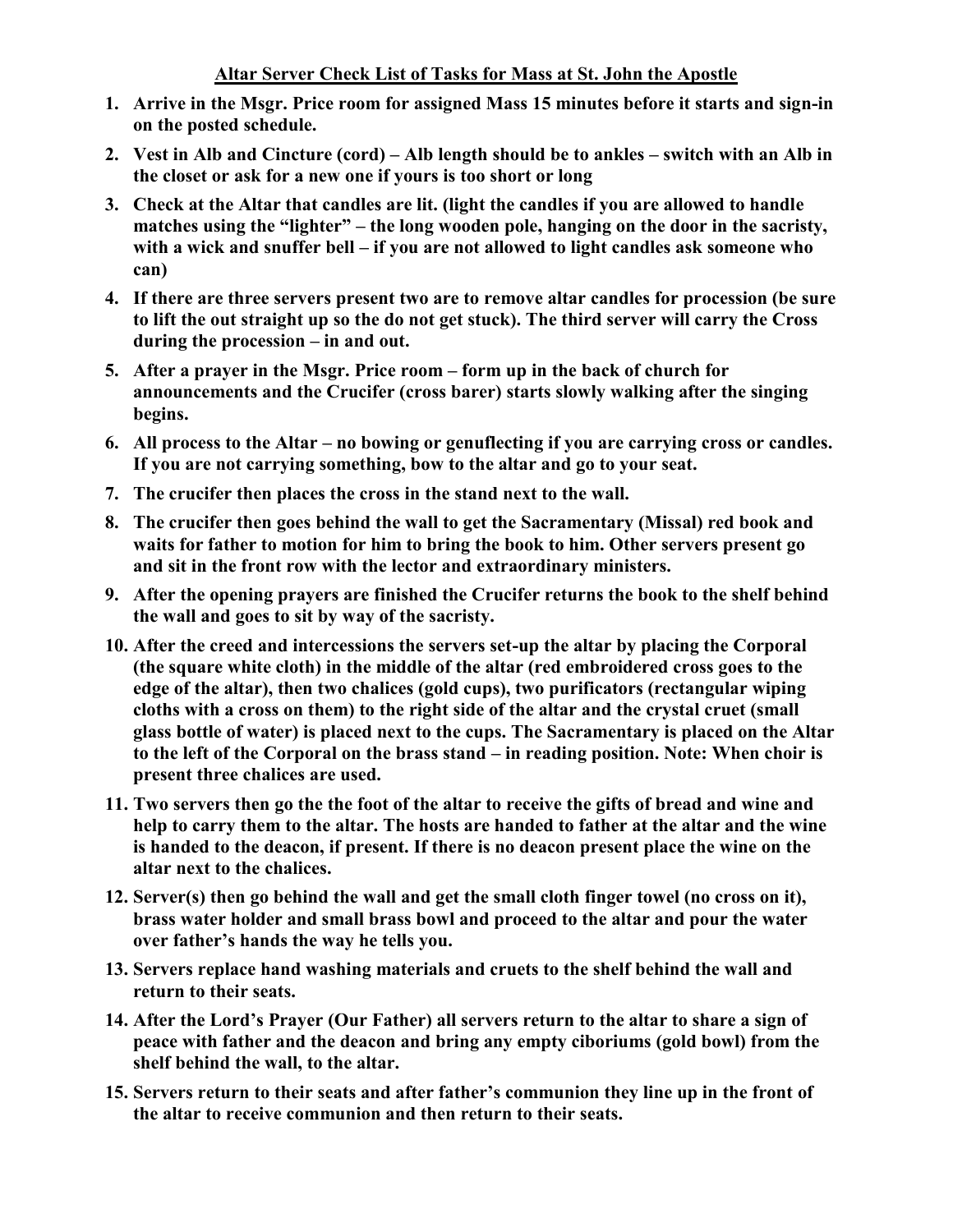- **16. After communion, the crucifer goes up the sacristy stairs and takes the Sacramentary book from the altar and he stands behind the wall and waits for father's signal to bring the book to him for the final prayer.**
- **17. After the final blessing the procession forms up to leave – all bow to the altar, with father and the deacon (the Crucifer does not bow), the Crucifer goes first down the aisle, no candles.**

**Special Notes:**

- **a. While walking around the altar area, walk slowly and reverently. Hands folded in a prayerful posture.**
- **b. During Mass reverence the Altar rather than the Tabernacle**
- **c. Dress code – black shoes no sneakers or sandals. Boys wear pants (no shorts) and girls are to wear skirts (avoid, if you can, shirts, dresses and blouses with heavy stripes or checks as they will show through the Alb)**
- **d. Please, pay careful attention to father during Mass. He may call you for a task and do not talk to one another except about serving related things.**
- **e. Incense: servers handling incense will need separate additional instruction**
	- **1. Incense (symbolizing our prayers rising to the Lord as does the smoke from the Thurible - the gold bowl on a chain where the incense burns). Incense is used at Funerals, special Masses at Christmas, Easter, Pentecost and at Confirmation.**
	- **2. When incense is used at Mass the Thurifer leads the procession – in and out.**
	- **3. The incense coals need to be lit 15 minutes before use.**
	- **4. For use at Mass - Thurible is brought to father before Mass and he is handed the "boat" (a container for the incense particles) so he can bless the incense as he "imposes" (places incense in the Thurible) the incense.**
	- **5. The Thurifer (the server carrying the incense) leads the procession in and out.**
	- **6. The priest may "incense" the altar at the beginning of Mass and after the offertory ("preparation of the gifts"). If this is the case, the servers wait for the hand washing) (#12), until after the incensing is finished.**
	- **7. Incense may also be used before the gospel reading – in this case the Thurifer brings the Thurible to the priest to impose the incense immediately as the second reading is finished and the congregation stands, the Thurifer kneels in front of the priest or bishop. The Thurifer then wait behind the Ambo (lectern) in front of the wall and wait for the deacon to say "The Lord be with you.....A reading from the Holy Gospel according to....." The deacon will turn around toward the server and bowing will take the Thurible and incenses the gospel book and then turns around and returns the Thurible to the servers who return to their seats after placing the Thurible and boat on the stand.**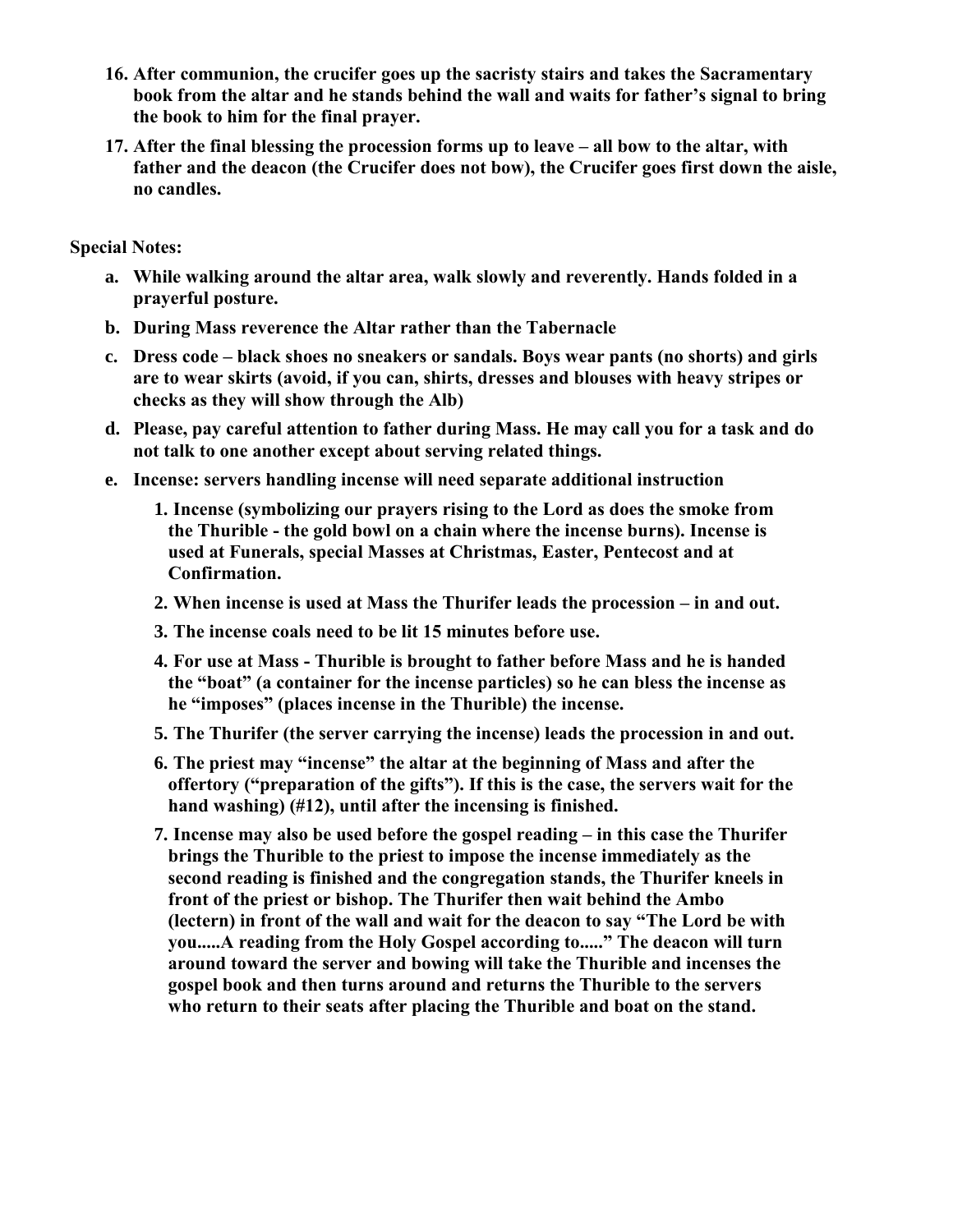## **The front of the church**

Here is our altar. It is inside the Sanctuary (the carpeted area at the front of the church).

The candles must be lit before Mass begins.

Light the candles on either side of the altar and on either side of the tabernacle.



 $\Leftarrow$ There is a candle inside a blue stained glass box that is attached to the right-hand wall of the sanctuary. If you notice that this candle is out, please let Father or one of the deacons know immediately. This candle must stay lit if there is Eucharist in the tabernacle.

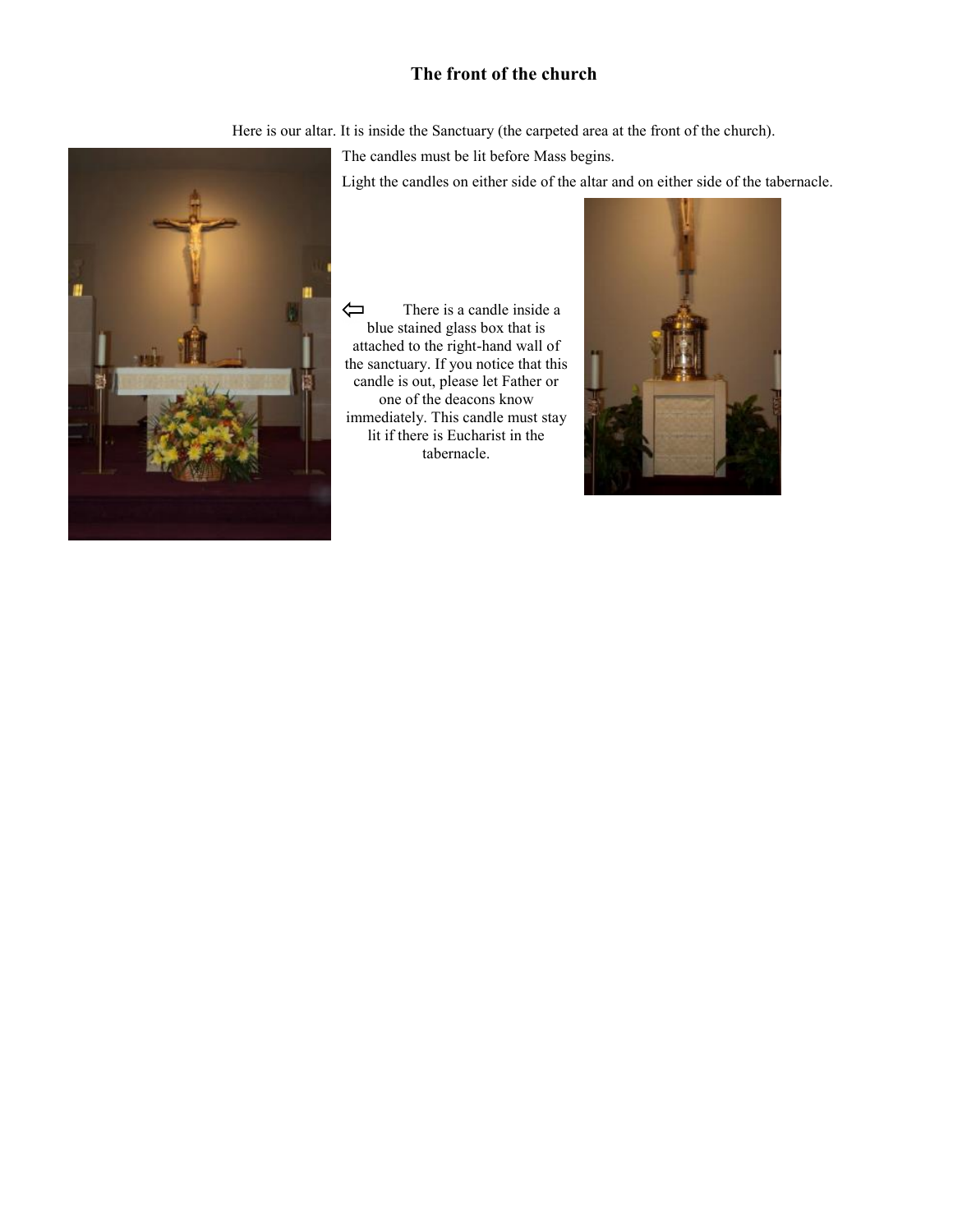## **Lighting the altar candles**



These candle lighters are hanging on the closet doors in the Sacristy. One side has a small candle wick inside which you need to slide out so about an inch of wick is outside of the brass tube. Light the wick and use it to light the candles next to the altar and next to the tabernacle. Blow out the flame before you slide the wick back down.





The other side of the lighter has a bell. This bell is called a snuffer. When it is time to put the candles out, you will place the snuffer over the flame and leave it there until the candle flame goes out.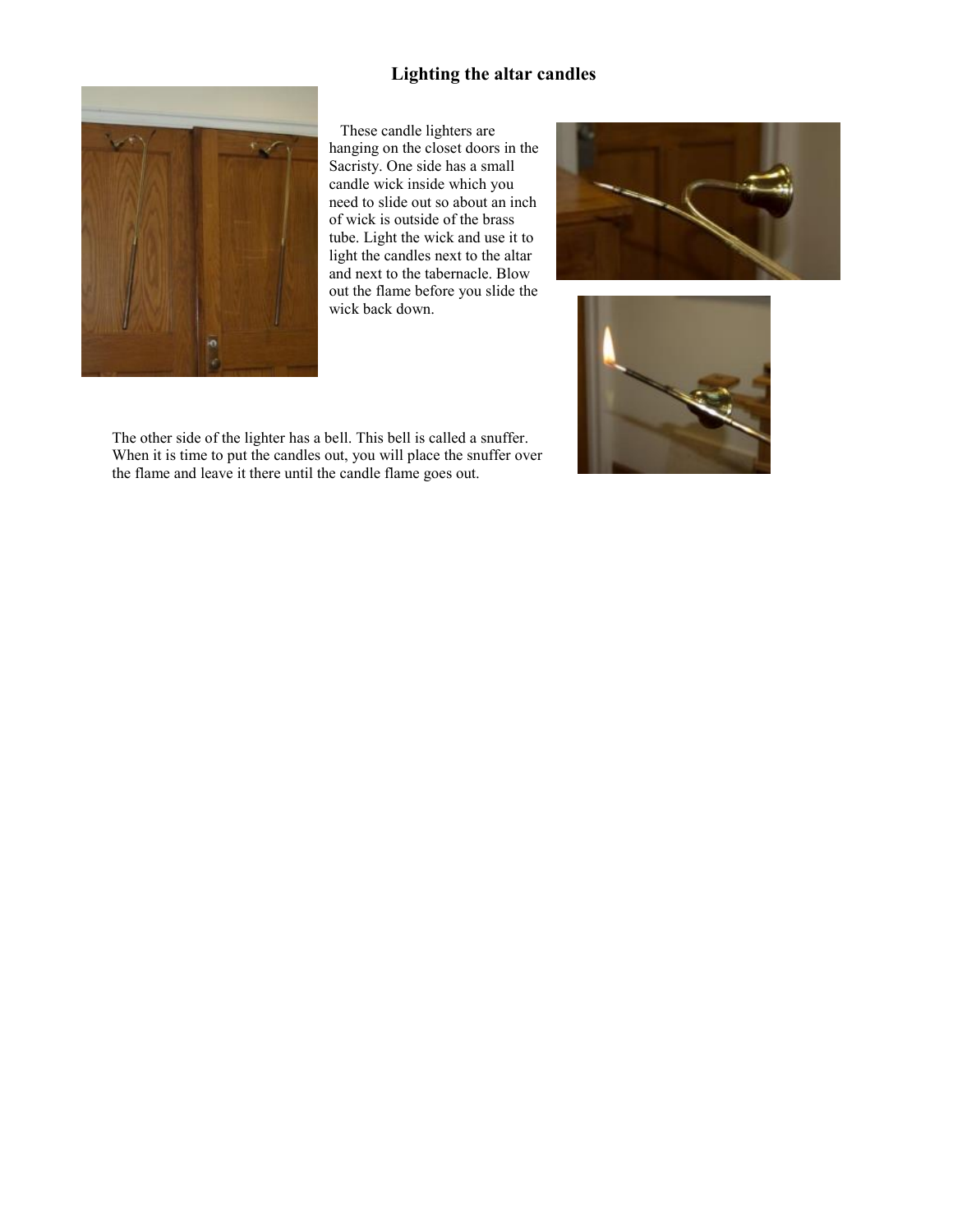## **The Sacramentary**







This book is called the *Sacramentary*. It has all of the prayers Father says during Mass inside of it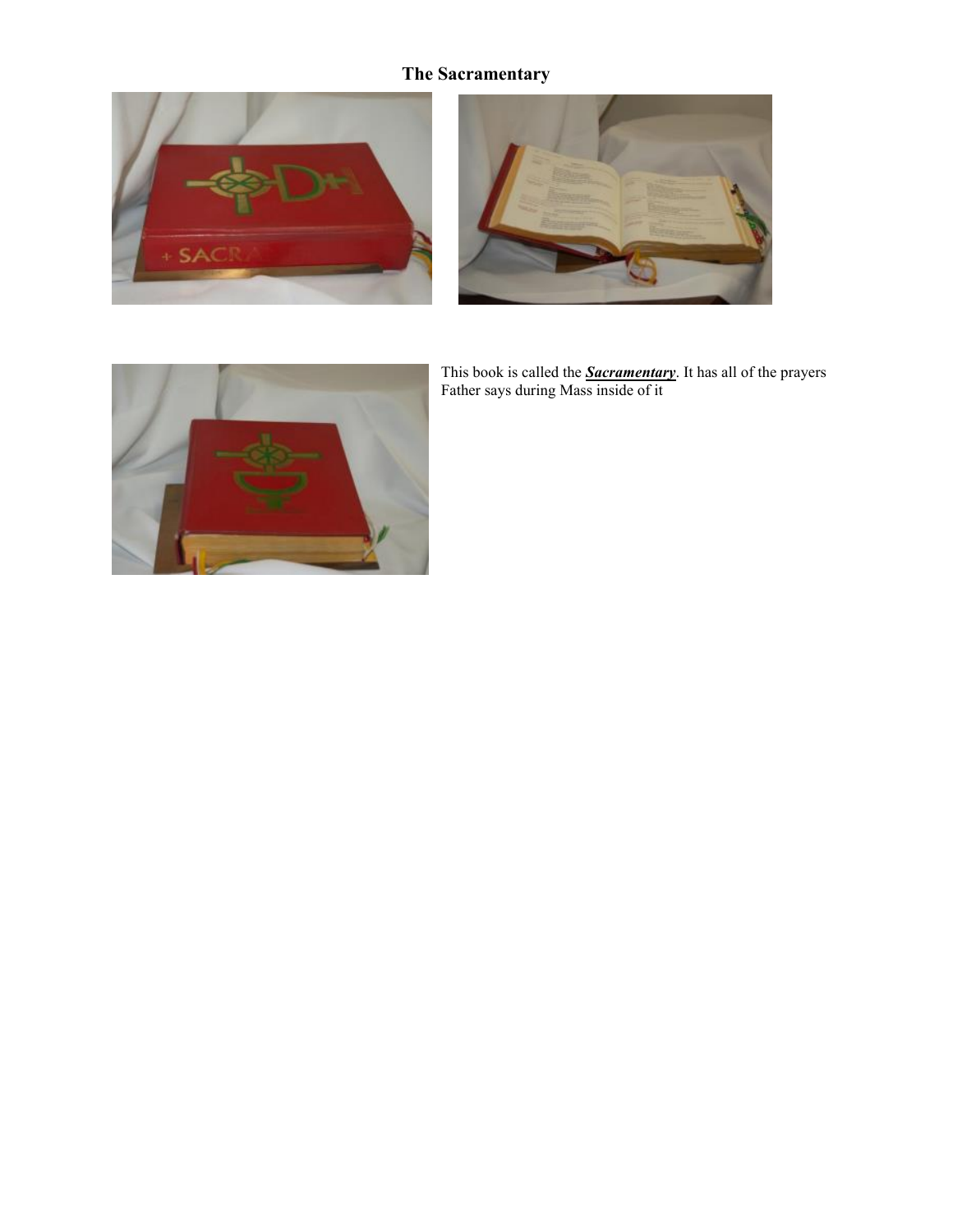## **Altar Linens**





This is a *corporal* folded up (left) and unfolded (right). It is a square, white piece of cloth folded into 9 squares with a red cross embroidered onto the middle square at the bottom.

This is a *pall*. It covers the chalice during Mass.

Sunday.

This is a hand towel.  $\Rightarrow$ You will not use this every



This is a *purificator*. Father uses it to clean the chalices.



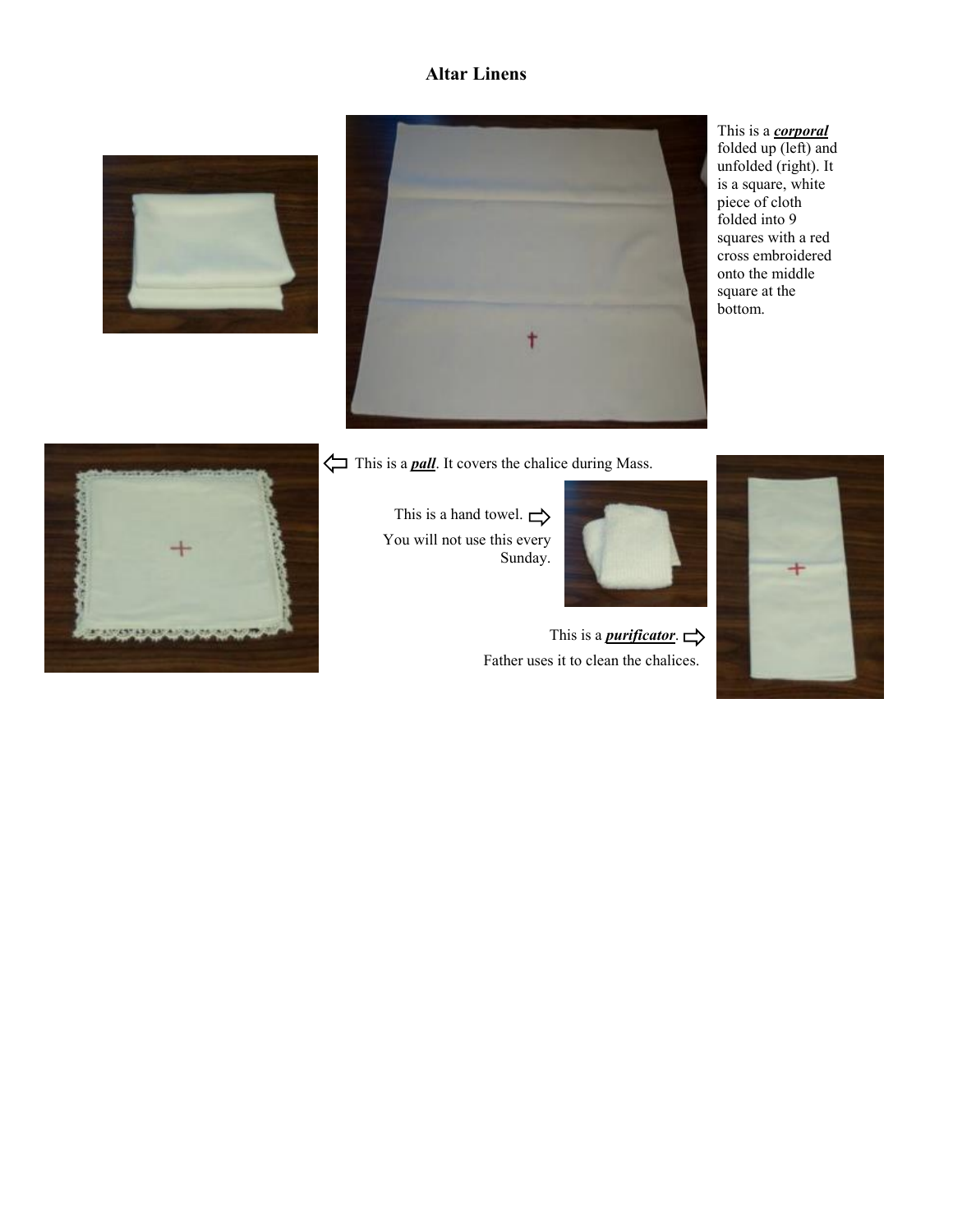## **Vessels**







A *ciborium* (SIB-or-ee-um) holds the Eucharist when is it is being reserved. The plural of ciborium is *ciboria* (SIBor-ee-uh). These are the three different kinds of cibroria we have at St. John's.



A *chalice* (CHAL-iss) holds the wine that becomes Jesus' Precious Blood when Father consecrates it at Mass. These are two different kinds of chalices that we have at St. John's.

 These vessels are called monstrances. A *monstrance* (MON-strince) holds the Eucharist for adoration.

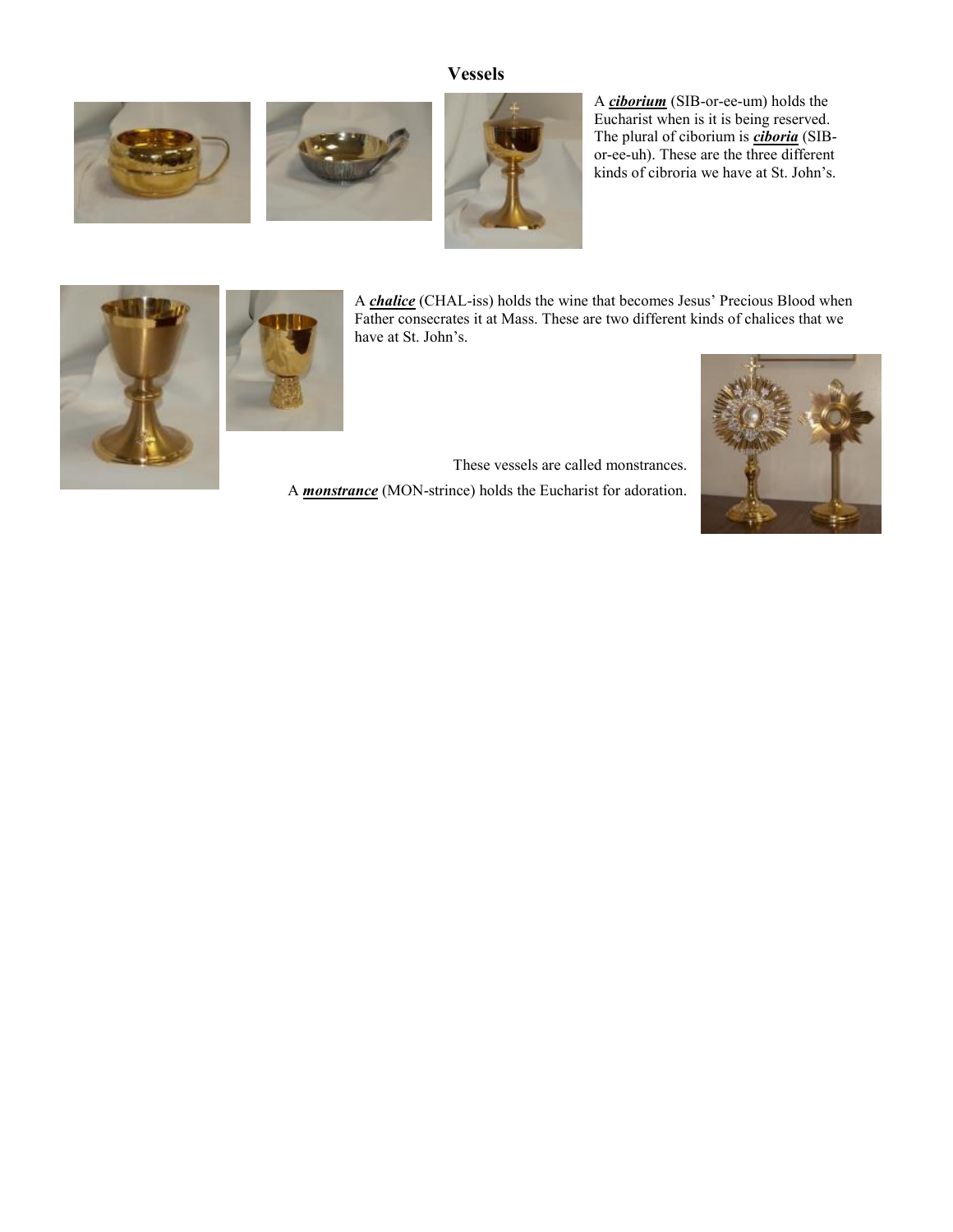## **Vessels (continued)**



This large crystal *cruet* (CROO-it) holds the wine that the parishioners bring up during the offertory.

This brass *cruet* and *lavabo* (LAH- vah-bo) and the small finger towel are what you bring to Father after the offertory when it is time for him to wash his hands. Father uses the small crystal water cruet to pour a small amount of water into the chalice with the wine before the consecration.





This holy water bucket and *asperges* (uh-SPER-jes) are what Father uses to sprinkle the people with holy water.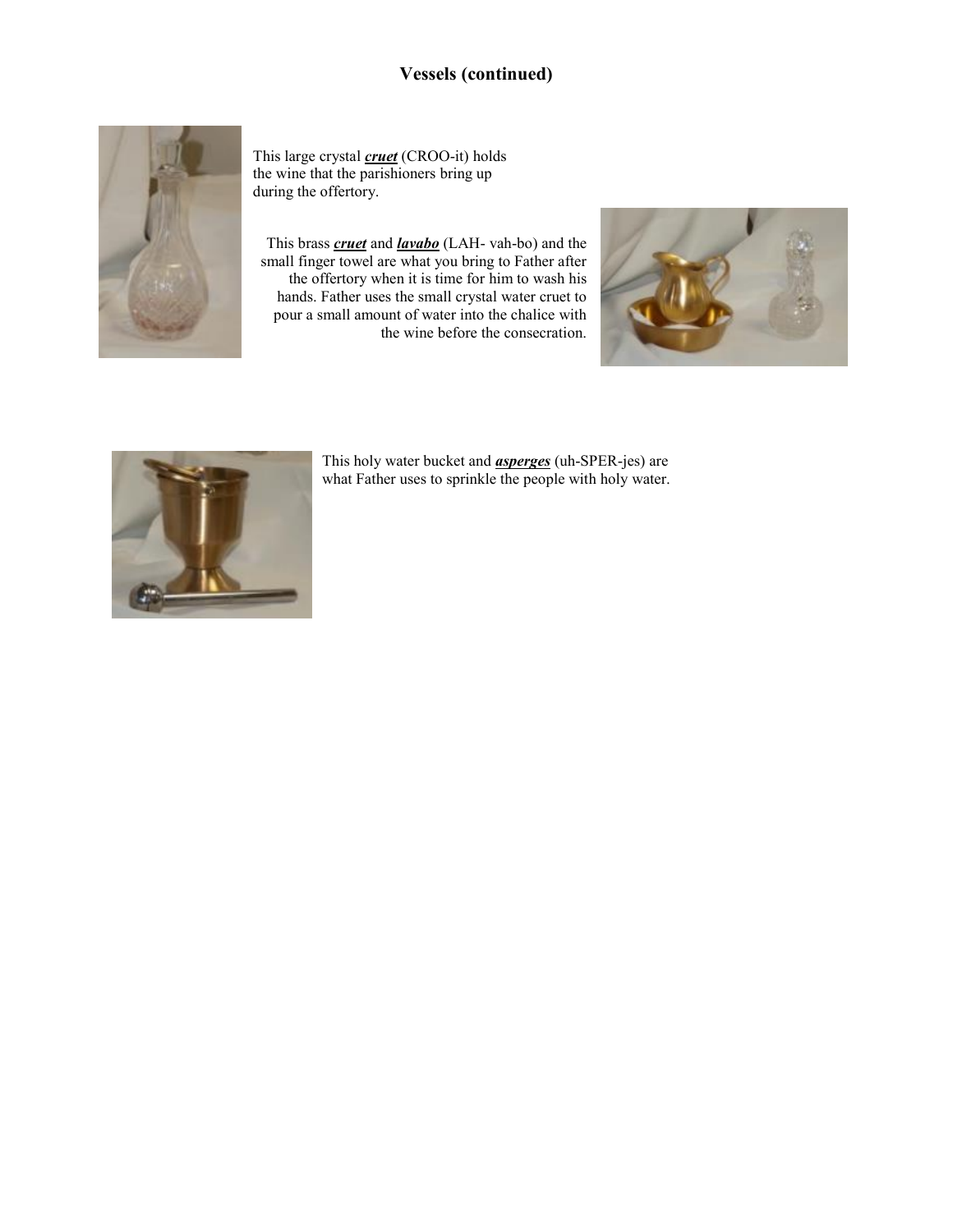#### **How to get the Thurible ready**

The vessel on the left is a *thurible* (THUR-ih-bull). It holds a lit charcoal and burning incense. The small round container next to it is called a boat. The boat holds unlit grains of incense. If you are carrying the thurible, you are called the *Thurifer*.





Lift off the top of the thurible. Then get this box of self-lite charcoal out of the bottom of the large cabinet on the far wall of the sacristy.

Take out one charcoal circle and place it in the tongs that are next to the box. Then, making sure you've got a good grip on the charcoal, use the lighter to light the charcoal (See bottom right) and place it inside the bottom part of the thurible. Close the thurible.

Father will place the grains of incense inside the thurible when he is ready.